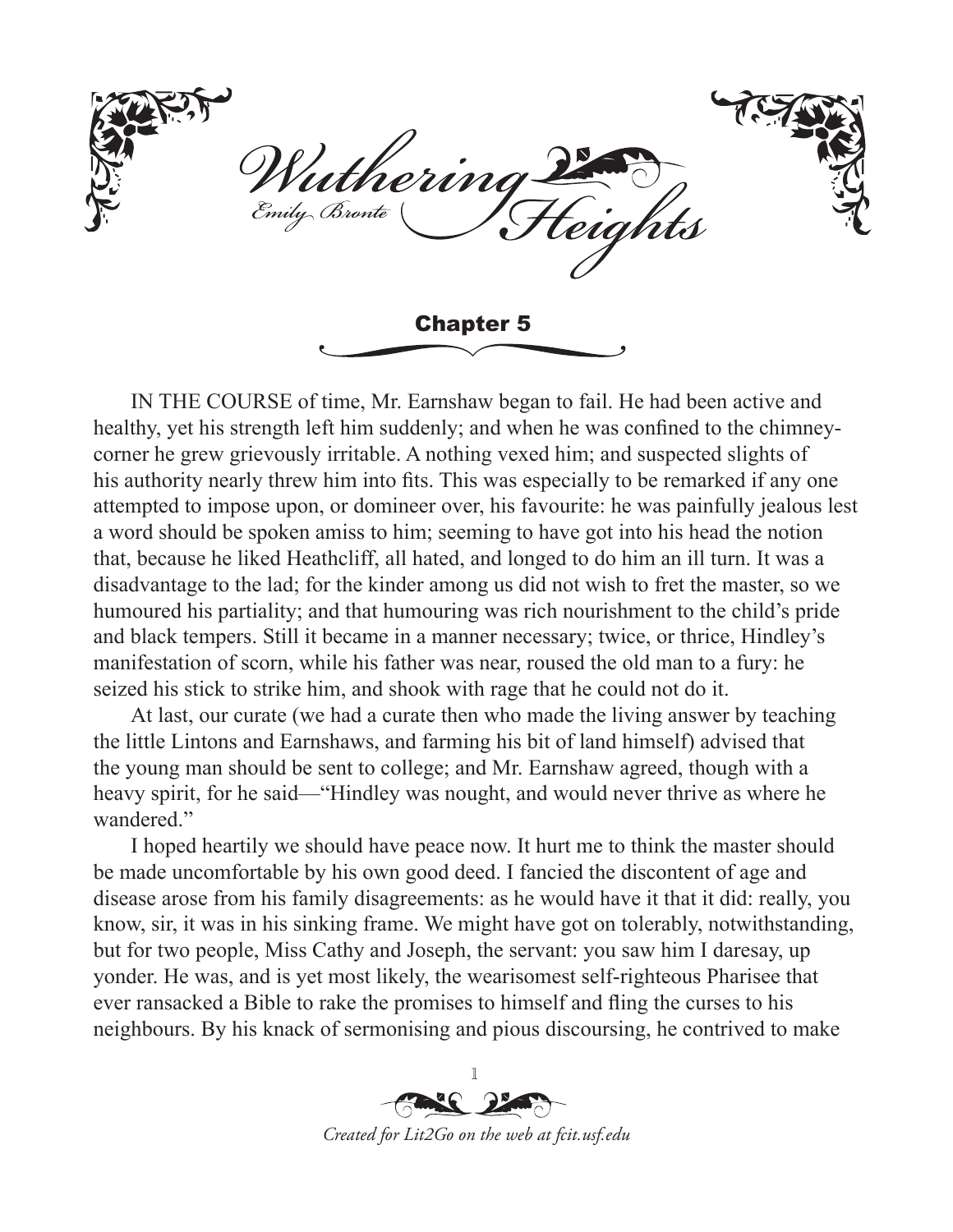a great impression on Mr. Earnshaw; and the more feeble the master became, the more influence he gained. He was relentless in worrying him about his soul's concerns, and about ruling his children rigidly. He encouraged him to regard Hindley as a reprobate; and, night after night, he regularly grumbled out a long string of tales against Heathcliff and Catherine: always minding to flatter Earnshaw's weakness by heaping the heaviest blame on the latter.

Certainly, she had ways with her such as I never saw a child take up before; and she put all of us past our patience fifty times and oftener in a day: from the hour she came downstairs till the hour she went to bed, we had not a minute's security that she wouldn't be in mischief. Her spirits were always at high-water mark, her tongue always going—singing, laughing, and plaguing everybody who would not do the same. A wild, wicked slip she was—but she had the bonniest eye, the sweetest smile, and lightest foot in the parish; and, after all, I believe she meant no harm; for when once she made you cry in good earnest, it seldom happened that she would not keep you company, and oblige you to be quiet that you might comfort her. She was much too fond of Heathcliff. The greatest punishment we could invent for her was to keep her separate from him: yet she got chided more than any of us on his account. In play, she liked exceedingly to act the little mistress; using her hands freely, and commanding her companions: she did so to me, but I would not bear shopping and ordering; and so I let her know.

Now, Mr. Earnshaw did not understand jokes from his children: he had always been strict and grave with them; and Catherine, on her part, had no idea why her father should be crosser and less patient in his ailing condition, than he was in his prime. His peevish reproofs awakened in her a naughty delight to provoke him: she was never so happy as when we were all scolding her at once, and she defying us with her bold, saucy look, and her ready words; turning Joseph's religious curses into ridicule, baiting me, and doing just what her father hated most—showing how her pretended insolence, which he thought real, had more power over Heathcliff than his kindness: how the boy would do her bidding in anything, and his only when it suited his own inclination. After behaving as badly as possibly all day, she sometimes came fondling to make it up at night. "Nay, Cathy," the old man would say, "I cannot love thee; thou'rt worse than thy brother. Go say thy prayers, child, and ask God's pardon. I doubt thy mother and I must rue that we ever reared thee!" That made her cry, at first: and then being repulsed continually hardened her, and she laughed if I told her to say she was sorry for her faults, and beg to be forgiven.